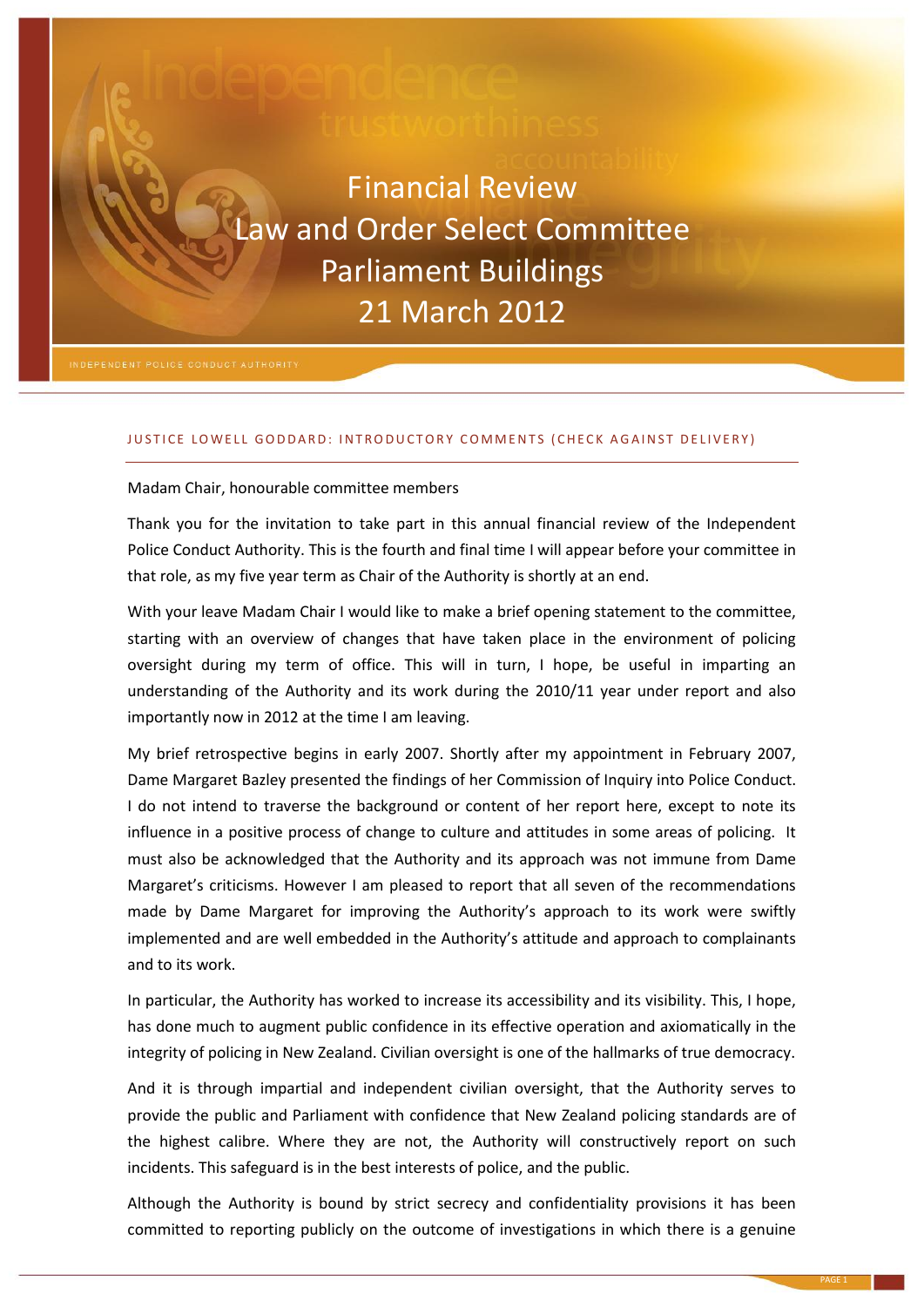and general public interest. This has included cases in which there has been a fatality involving police. In my view it is in both the public and police' interests for the circumstances of death involving police to be publicly explained.

During the past five years the Authority has issued 61 public reports. These have included reports on five police shootings, four of them fatal. And in the next few weeks, before I depart, I will issue four further reports of significance, including the report on the tragic shooting of Halatau Naitoko on the North Western motorway.

In addition to reports on fatal shootings there have been public reports on 28 fatal pursuits, involving 35 fatalities, plus a number of non-fatal pursuits. The Authority also conducted an omnibus review of pursuits and pursuit policy over a ten year period and reported on that in late 2009.

I am satisfied that the Authority's public reporting of fatal pursuits and its ten year review of pursuits and pursuit policy has been a positive exercise. Certainly, the Authority shares police's optimism that fatal pursuits may be trending downwards. We have endeavoured to play some part in influencing these statistics by making practical recommendations and we have enjoyed working with police in this area, as in many other areas. I would particularly like to take this opportunity to pay tribute to the work of Superintendent Paula Rose.

In the New Zealand Herald of 7 February this year, Superintendent Rose provided figures showing a marked decrease in the number of drivers fleeing police, to the order of about ten per cent between 2009 and 2011. Over the same period, police increased the abandonment rate for pursuits, from around 29 per cent in 2009; to around 48 per cent in 2011.

Finding alternative methods for bringing fleeing drivers to justice is in the best interests of the safety of police officers on patrol, of innocent members of the public and of the fleeing driver or their passengers.

In addition to police shootings and fatal pursuits which the Authority has publicly reported on, the Authority has also conducted some significant investigations into critically important issues arising out of what we term the "policy, practice, and procedure" of New Zealand Police - such as police inter-operability with other emergency services; in relation to important questions of public policy around the Official Information Act; into deaths and near misses in police detention (this is a particularly fraught area); and on the particularly important area of the effective investigation of child abuse cases.

The 2010-2011 Annual Report before you has some useful background to our Child Abuse Inquiry, on pages 12-13. But it is worth re-stating that the police response, in particular from former Commissioner Howard Broad, was outstanding. Commissioner Peter Marshall is also very much on board on these issues and I know is personally committed to seeing through the work in this area that was started on the previous Commissioner's watch.

The Authority made 35 recommendations from its Child Abuse Inquiry. All were accepted and implemented by police. The inquiry was, I respectfully suggest, a compelling example of the difference that the Authority is capable of making, if it is itself effective in its operations. The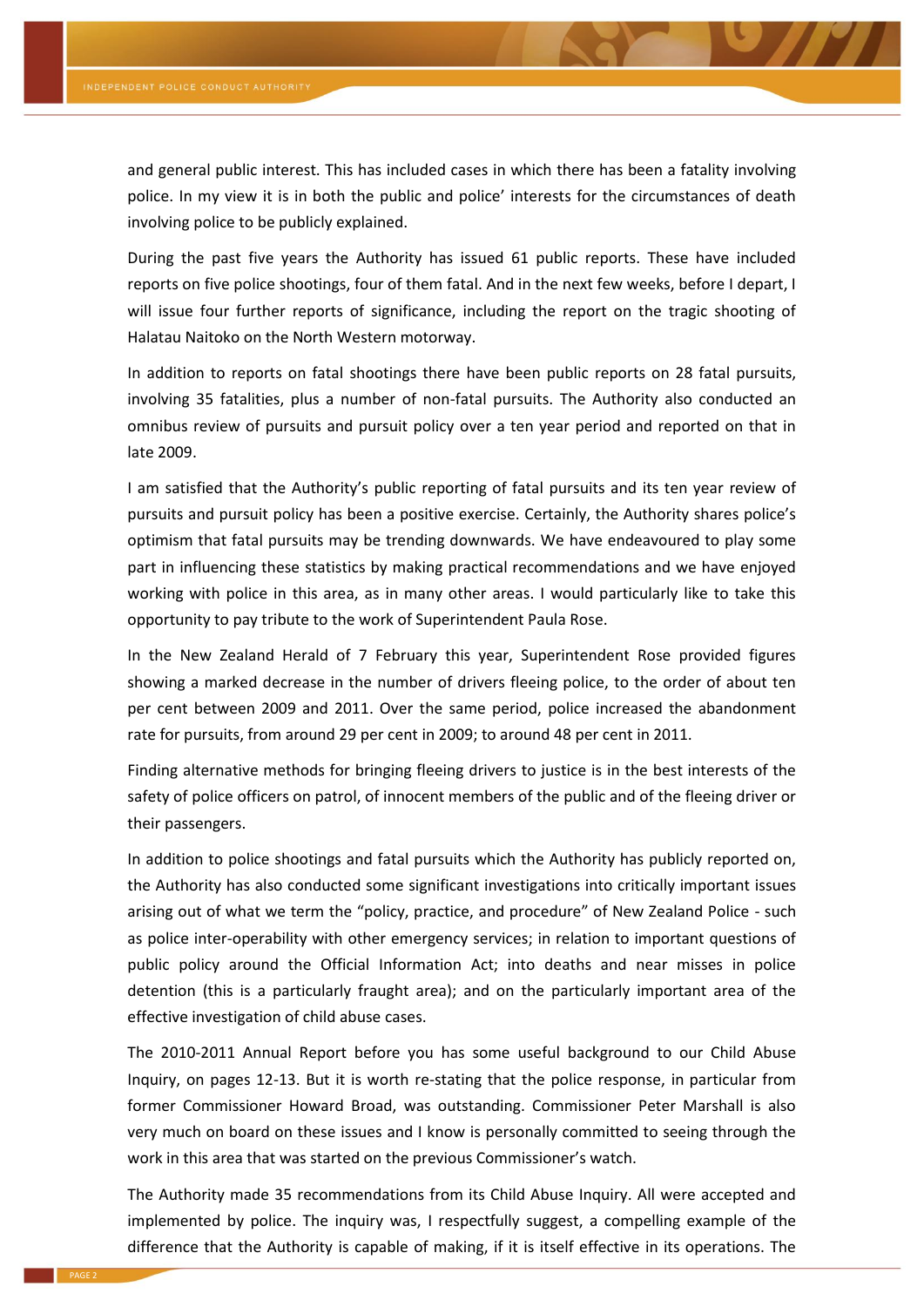

resulting standardised management of child abuse investigation files has now become the 'gold standard' for the management of all police investigation files. This must be resulting in improvements to the quality of policing generally.

Regretfully I do not have time in this forum to go into any depth in relation to our additional OPCAT function and how it relates to conditions in police detention. OPCAT of course refers to the United Nations Optional Protocol to the Convention Against Torture, which the NZ Government ratified five years ago. It is one of the major human rights instruments in the international setting and one which NZ Police and other Crown agencies such as Corrections, District Health Boards, the Immigration Service, Youth Justice agencies, and even the Defence Force, are very cognisant of.

Suffice to say the Authority has tried to highlight New Zealand's international obligations, risks and opportunities under the OPCAT in both our Annual Report, and in the Briefing to the Incoming Minister to Minister Collins, which is also publicly available. The BIM notes the important milestone that there have been **zero deaths in police custody for each of the past three years** (page 13). This highlights the importance of preventive measures and education – which is central to the Authority's OPCAT work.

### **Tasers**

Interest has been expressed by the committee on past occasions on taser use. I can inform the committee that since 1 July 2009 to the present day the Authority has received only 9 taser related complaints. Most of the reported incidents also involved the use of other police tactics, such as the deployment of dogs and/or pepper spray. There were no injuries sustained from taser use in any of the 9 reported cases.

## **Restructure and systemic reforms**

As reported in the Authority's annual report for the 2010/11 year, a process of organisational change and streamlining of methodologies continued during that period and this has now been completed. The emphasis has been on efficiency, as well as effectiveness, and has resulted in an organisational structure that focuses on filtering, prioritisation and systematised case management. The final structure and methodologies of the Authority were in place by the end of June 2011. Since that time, the number of open files has halved. To illustrate, at the end of 2008/2009 there were 959 open files. At the end of 2009/2010 there were 768 open files. At the end of 2010/2011 there were 584 open files. As at the end of February 2012 there are 303 open files plus 54 investigation files.

Against those figures, it is important to understand that the number of complaints and reported incidents has remained constant – at around the figure of 2000-plus new matters received every year.

It is also important to recall that, in February 2007, the Authority had in excess of 3,000 open files, many of which constituted a backlog, some files dating back to the 1990s.

There is now no backlog.